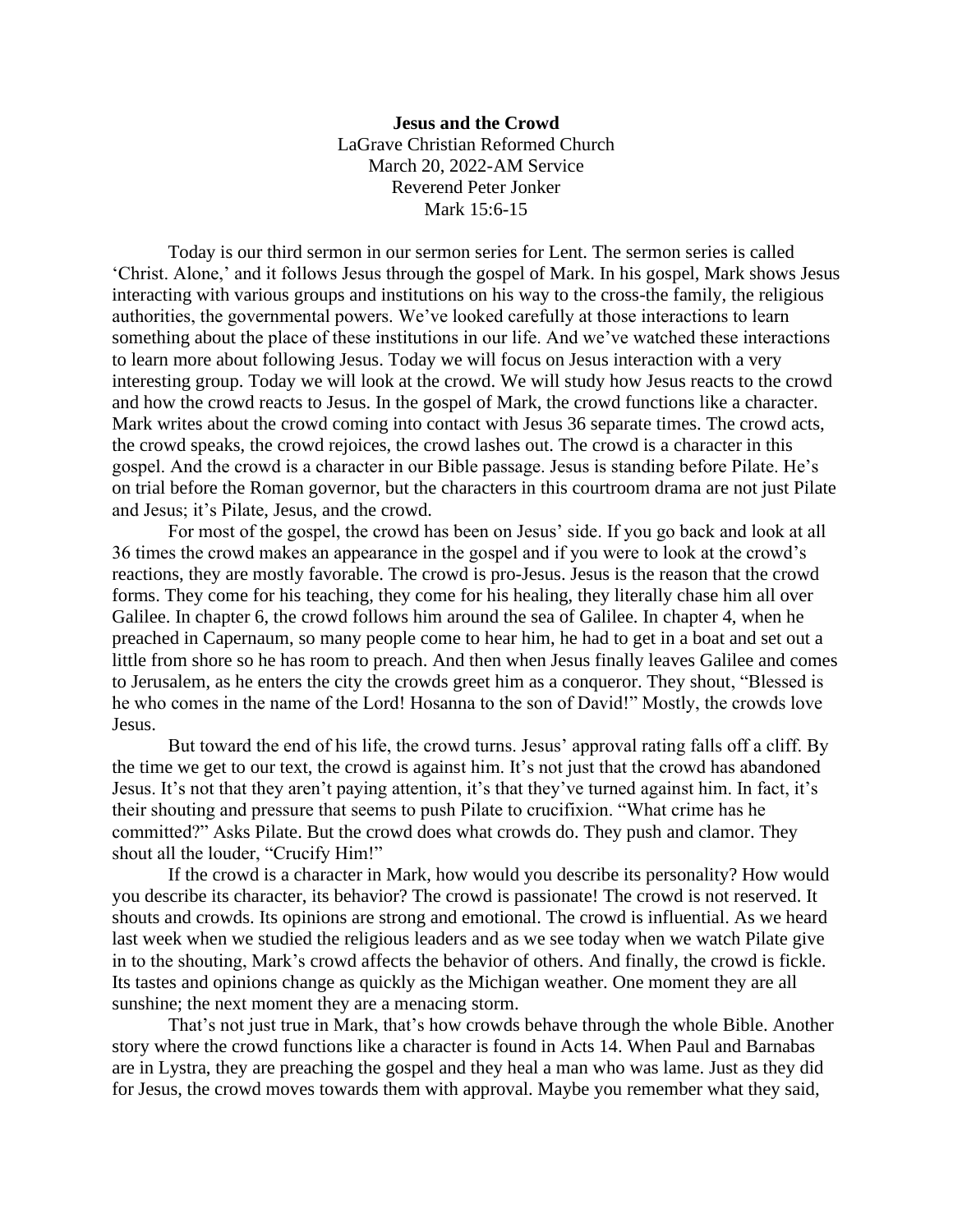they said, "The gods have come down to us in human form!" They called Paul Hermes and they called Barnabas Zeus. Doesn't get more positive than that. Paul and Barnabas say that they are not gods, and only two verses later some people come to town and start badmouthing the disciples and in no time at all the crowd swings completely in the other direction. They stone Paul, drag him outside the city and leave him for dead. One moment they say, 'you are gods!' The next moment they're trying to kill them. Crowds are emotional, they are influential and they are changeable.

The fact is, Mark's portrait of the crowd is very close to the behavior of crowds as we observe them today and as crowd behavior is described by modern social science. Crowd behavior is studied pretty carefully these days. Marketers and politicians are very interested in how crowds behave so there is lots of money for research. And they find pretty much what Mark describes. Crowds are tendentious. That's a beautiful word. Tendentious. I learned that word in seminary when Neal Plantinga used it in his lectures and we students all looked at each other and wondered what he was talking about. To be tendentious is to 'tend towards extremes.' To have a strong editorial bias. It's the opposite of measured or careful. Crowds are tendentious. Modern research shows that when people get together in groups of like-minded people, their opinions become more strongly held. So an individual may oppose the death penalty and if you ask him about it in private he will express his opinion in measures terms. But get him in a crowd of likeminded people and his opposition will become more forceful and more firmly held. Same thing for pro-death penalty people. A crowd is tendentious. And this works on both the intellect and the emotional level. Whatever your opinion on whatever matter, if you get together with a crowd of people who are like minded, you will hold your opinion with more certainty and you will express it with more emotion.

That also means crowds are incredibly formative. Crowds shape your behavior. I know we all like to pretend that we are self-contained individuals who make our own decisions. "I don't care what everyone else thinks! I am my own man!" I know we like to say things like that, but the research suggests otherwise. There was a really interesting study I read about this week. At Arizona's Petrified Forest National Park, the rangers were worried about people taking pieces of petrified wood home as souvenirs. They wanted to discourage the practice and as part of that they did a little experiment. At one of the trails they put up a sign that said, "Your heritage is being vandalized every day by theft losses of petrified wood of 14 tons a year, mostly a small piece at a time." On the other trail they didn't put up any sign at all. Guess which trail recorded more theft? The one with the sign! The sign told visitors that a whole lot of other people were taking wood and that gave them permission. When they picked up the wood they were joining a crowd. It makes a kind of perverse sense. We are all affected by crowds. When you drive in a foreign country, what determines your speed? Is it the posted speed limit? Certainly I look at that, but mostly I look at the crowd. How fast is everyone else driving on the autobahn? How fast are they going on the Motorway? If everyone is going 20 miles an hour over the posted speed limit, I'm going with them.

People often talk about crowds as a negative phenomenon. And you can understand why. Crowd behavior can be brutal. People do and say things in crowds that they would never do or say on their own. The rioters in Lystra stoning Paul half to death. The rioters in Jerusalem grabbing Stephen and stoning him all the way to death. The crowd in our passage shouting "crucify him!" at the top of their lungs hungry for blood. Watching modern TV footage of crowds swept up in anger, looting, rioting, and causing mayhem. All these things cause us to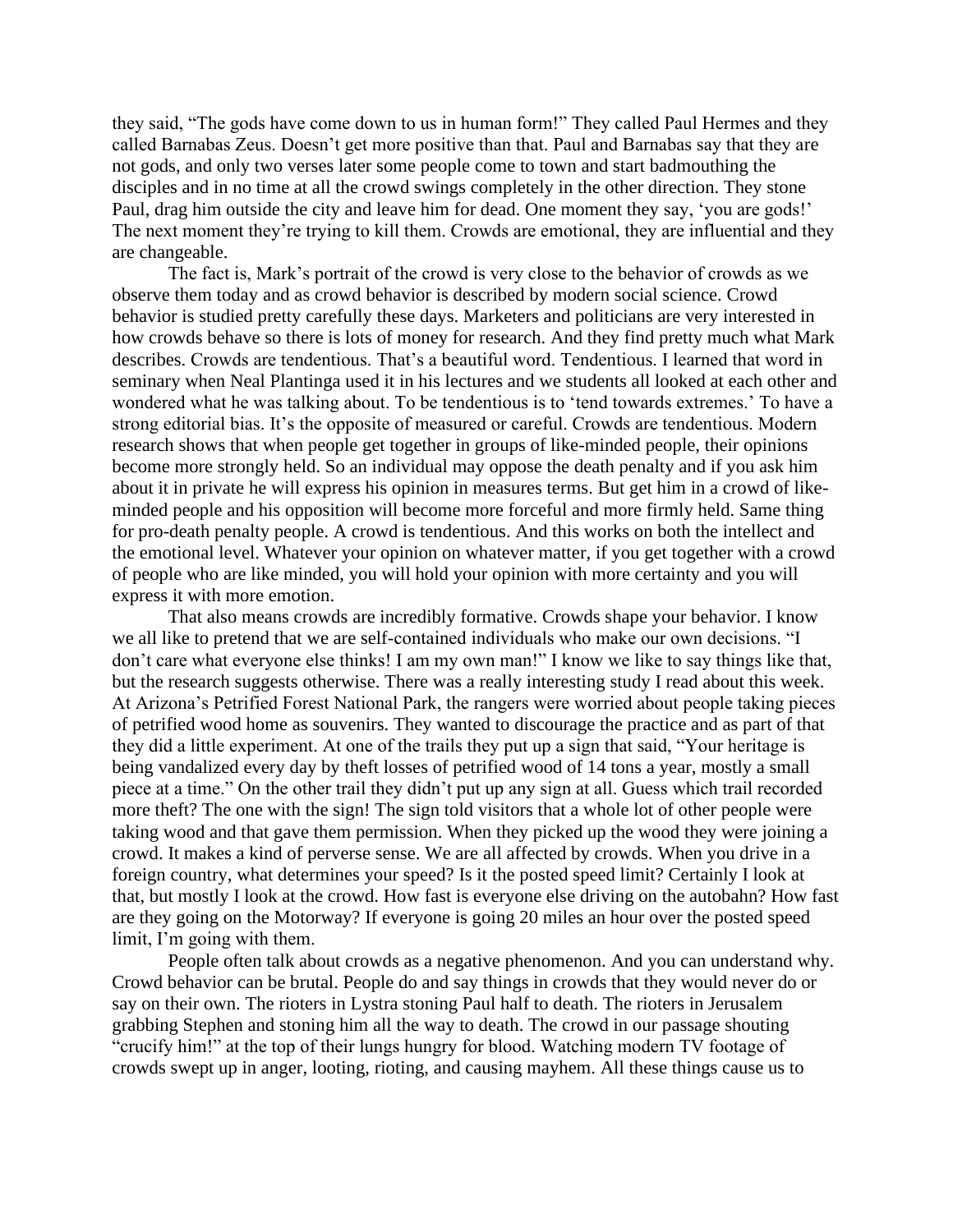think of crowd behavior as something dangerous. All of these things cause us to tell our children, Don't go along with the crowd!

But crowds are not just bad. They are also good. Whether or not a crowd is good, depends on the spirit that animates the crowd. It's true that some of the worst behaviors we know are crowd behaviors, but if you think back over your life some of the best times we have are in crowds. You were at that game where your team came back and won the game on that last second basket. The crowd went crazy. It was so good. Or at your graduation when you all threw your hat in the air and celebrated together. So good. Or that Easter service when everyone was together and you sang that hymn and the trumpets played the descant above the hymn and the church shook with the sound of the voices. Glorious. Crowds can be terrible, but they can be great too. There are also times when going along with the crowd is wonderful.

How does Jesus react to the crowd? What is his reaction to them? How does he feel about this mass of humanity with our needs and our faithless hearts? How does he see the crowd? Mark tells us. In chapter 6, Jesus has been looking for a little rest. He's been looking to get away. So he and his disciples get in a boat and head off to a remote place on the other side of the Sea of Galilee. But when they get there, a crowd has followed him. Thousands of needy people. "Jesus help me! Jesus heal me! Jesus, Jesus, Jesus, Please! Please! Please!" What's Jesus' reaction to this mass of brokenness and need? *"When Jesus saw the large crowd, he had compassion on them because they were harassed and helpless, like sheep without a shepherd*."

How does Jesus see the crowd? How does Jesus see those people storming the capitol? How does he see those BLM people smashing windows in downtown GR? How does Jesus see the mob screaming at Pilate, crucify him? How does Jesus see this crowd here, us with all our strong opinions, with all our hidden sins, with all our deep needs? Jesus looks at us and loves us because we are harassed and helpless, like sheep without a shepherd. He hates our sin. He hates the chaos we create. He hates our fighting. But he loves us. He loves us so much, he dies for us.

And in his death and by his death he is creating a new crowd. You see, ultimately it's not about staying away from crowds, it's about being part of the right crowd. We are social creatures. God created us for community. We are meant to be formed in community. It's not a question of whether or not you will be part of a crowd; it's a question of which crowd you belong to. Which crowd will form you? What crowd will you run with and what tendencies will that crowd form in you? Want to know who you are becoming? Ask yourself, what's my crowd? Who are the people that I act with and share common cause?

You know who Jesus' crowd is? It's us. When you gather with this crowd every week around Jesus and his cross, it forms you. If crowds are tendentious, through the power of the Spirit, this crowd forms Jesus tendencies in us. That's why we are here every week. We want this crowd to form us. And so we gather every week and we sing and we pray and we talk and we praise. Week after week the Spirit grows the life of Jesus in us because that's how it works with crowds. This is our crowd. It's not the in-crowd. It's not the happening crowd. It's the Jesus crowd.

And this crowd is bigger than you think. Even when numbers are down, the crowd is bigger than you think. Because the Bible tells us that we are part of that great cloud of witnesses. Hebrews 12 has that beautiful image. The author of Hebrews calls us to keep going, to run the race set out for us, he calls us to center our eyes on Jesus and his cross as we go. Because that's the center of this crowd. But he also tells us that we are surrounded by a great cloud of witnesses. We never run this race alone, we are always surrounded by all the faithful departed. All the